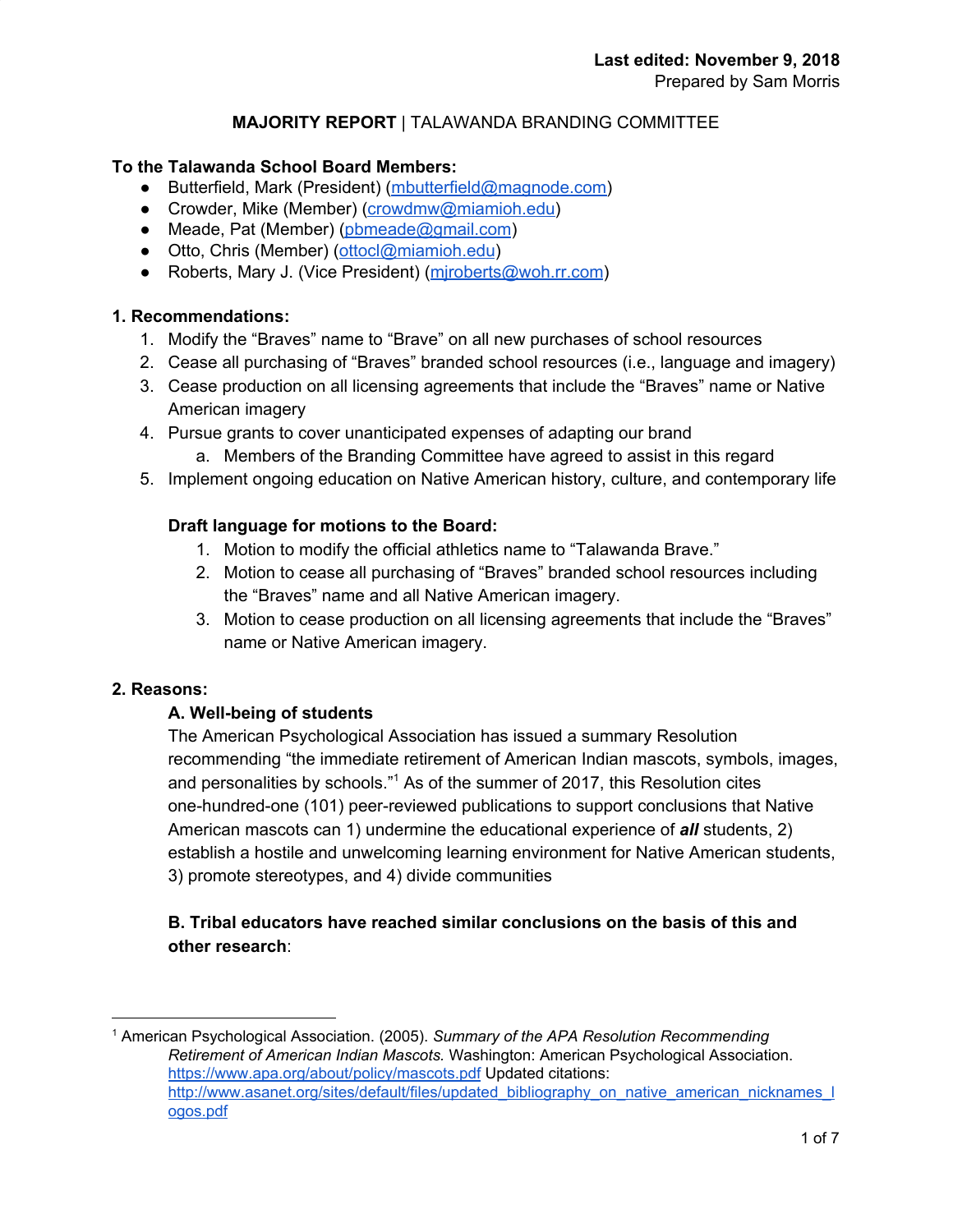- The **National Indian Education Association** has called for the retirement of Native American mascots<sup>2</sup>
- **The National Congress of American Indians** (NCAI), a collective body that represents 573 Federally recognized Tribes (including The Miami Tribe of Oklahoma, the tribe most-indigenous to the land we currently live on) $3$  has called for the elimination of Native American mascots and urged the Secretary of Education to take action against schools that use Native American mascots
	- In 2013 the NCAI documented one-hundred-eleven (111) organizations that have formally called for the retirement of Native American mascots. Included among them are:
		- American Sociological Association
		- Association on American Indian Affairs
		- Center for the Study of Sports in Society
		- Michigan State Board of Education
		- Minnesota State Board of Education
		- National Conference of Christians and Jews
		- Native American Indian Center of Central Ohio
		- New Hampshire State Board of Education
		- New York State Education Department
		- Ohio Center of Native American Affairs
		- Presbyterian Church
		- United Church of Christ
		- United Methodist Church
		- **■** United States Commission on Civil Rights  $4$

## **C. Brand-oriented researchers have reached similar conclusions:**

- "These findings demonstrate measurable negative effects of ethnic brand imagery on implicit stereotypes and support the view that the use of such images can carry detrimental societal consequences (84) 5
- "Results from both studies show that participants primed with an American Indian sports mascot increased their stereotyping of a different ethnic minority group"  $(534)^6$

<sup>2</sup> National Indian Education Association. (2009). *Resolution #09-05: Elimination of Race-Based Indian Logos, Mascots, and Names.* Washington: National Indian Education Association.

<sup>3</sup> <http://www.ncai.org/tribal-directory?letter=M>

<sup>4</sup>National Congress of American Indians. (2014). *Resolution ATL-14-011: Urging the U.S. Secretary of Education to Take Substantive Action Regarding Schools with "Native" Sports Stereotypes.* Washington: National Congress of American Indians.

<sup>5</sup> Angle, J. W., Dagogo-Jack, S. W., Forehand, M. R., & Perkins, A. W. (2017). Activating Stereotypes with Brand Imagery: The Role of Viewer Political Identity. *Journal of Consumer Psychology , 27* (1), 84 - 90.

<sup>6</sup> Kim-Prieto, C., Goldstein, L. A., Okazaki, S., & Kirschner, B. (2010). Effect of Exposure to an American Indian Mascot on the Tendency to Stereotype a Different Minority Group. *Journal of Applied Psychology , 40* (3), 534 - 553.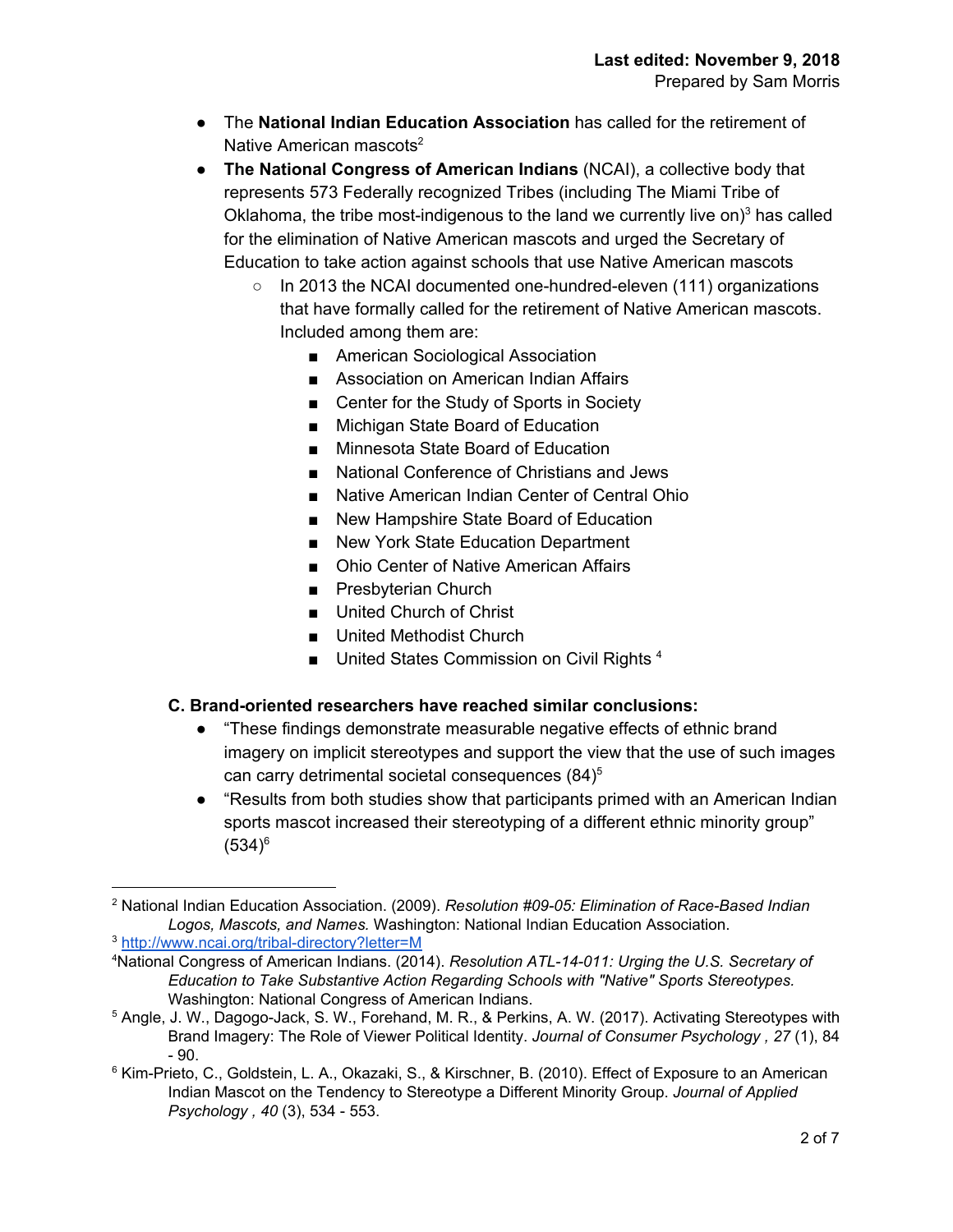## **D. Ethicists have reached similar conclusions:**

- "Native Americans are not only still with us…they are still with us as inheritors of a very different sort of past. Those two facts make their appropriateness for team symbols *doubly* incomparable… we should bristle at the suggestion that their existence is on a par with the amusements that provide our escapes from life"  $(213)^7$
- Native American mascots "are wrong because they propagate false or misleading beliefs about others and contribute to disrespectful misrelationships" (287) $^8$
- Unlike in the private sector, public school constituents cannot easily refuse to attend a district that supports an inaccurate stereotype
	- $\circ$  For example, a community member can very easily refuse to attend Atlanta Braves games if they object to the images. However, a student cannot easily refuse to attend school if he or she objects to the images used by the school. Schooling is mandatory and changing schools requires either changing districts or enrolling in private schooling, both of which are often prohibitively expensive and out of the student's control
- Students who are members of a minority group often do not wish to have special attention drawn to them on the basis of a personal characteristic over which they have no control, such as ethnicity. Yet that is what the District is doing by using a Native American mascot. No other group of our community is spotlighted by our District in this or any other comparable way
- That there are relatively few Native people in the District does not reduce the importance of this issue. We ought to safeguard the interests of the few even though they are - indeed, precisely because they are, a minority

## **E. The Native American Guardian's Association**

In a letter dated September 6, 2018 and addressed to former District Superintendent Kelly Spivey and the Board of Education the Native American Guardian's Association (NAGA) implored the District to retain its current names and images. The majority of the Branding Committee has serious concerns about this letter.

- The only source in the letter is an opinion poll (one poll is cited, three others are discussed without citation)
	- $\circ$  This poll has been criticized by Native American leaders<sup>9</sup>

<sup>9</sup> National Public Radio. (2016, May 21). *Native American Leader Responds to Washington Post 'Redskins' Poll*. Retrieved November 7, 2018, from www.npr.org: [https://www.npr.org/2016/05/21/479001688/native-american-leader-responds-to-washington-post](https://www.npr.org/2016/05/21/479001688/native-american-leader-responds-to-washington-post-redskins-poll) [-redskins-poll](https://www.npr.org/2016/05/21/479001688/native-american-leader-responds-to-washington-post-redskins-poll)

<sup>7</sup> Lindsay, P. (2008). Representing Redskins: The Ethics of Native American Team Names. *Journal of the Philosophy of Sport , 35*, 208 - 224.

<sup>8</sup> Morris, S. P. (2015). The Trouble with Mascots. *Journal of the Philosophy of Sport, 42* (2), 287 - 297.

Keeler, J. (2016, May 25). *www.thenation.com*. Retrieved November 7, 2018, from On the Shameful and Skewed 'Redskins' Poll: The Washington Post did a grave disservice by utterly ignoring studies that clearly demonstrated the harm mascotting causes. <https://www.thenation.com/article/on-the-shameful-and-skewed-redskins-poll/>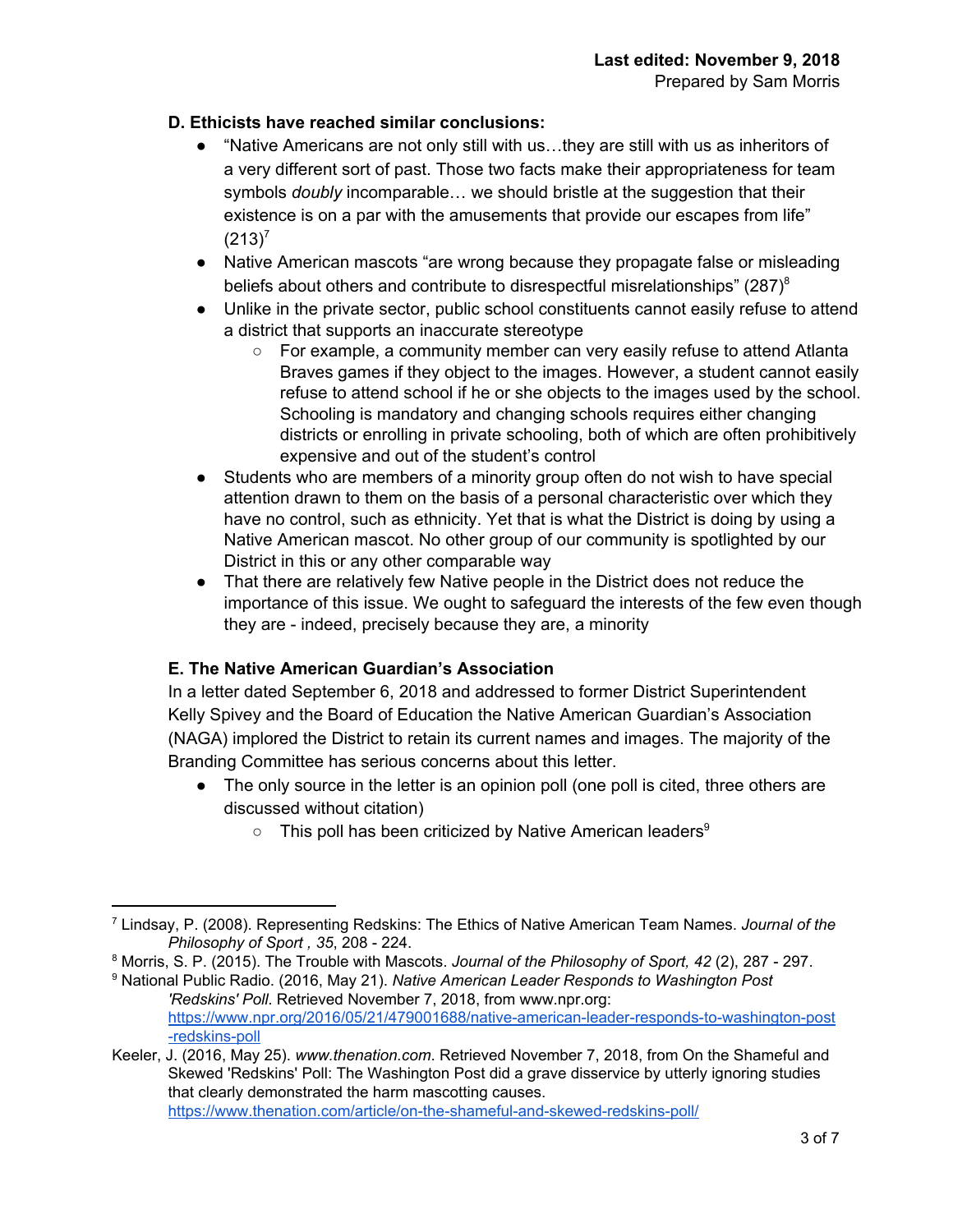- There are also opinion polls which show that more than two-thirds of Native Americans find the "Redskins" name racist and offensive<sup>10</sup>
- There is no peer-reviewed research cited
	- The letter concludes "we could fill hundreds of pages of citations… but truth and common sense should not require justification"<sup>11</sup>
- The letter alleges a conspiracy among psychology researchers
	- "If you take the time to research the method and APA conclusions, you will be hard-pressed to find any "Peer Reviews" of these so-called studies on the damages caused by an Indian name or image simply because "Peer Reviewers" do not review clearly biased studies meant to arrive at predetermined conclusions" 12
		- In response, we would like to re-state that there are 101 peer-reviewed publications in the APA Resolution alone, and
		- "Peer Reviewers" often review "biased studies meant to arrive at predetermined conclusions" but *very* rarely (and at risk of great embarrassment) do they publish them (they are almost always rejected; that is what peer-review is for)
	- $\circ$  "Public schools... are now focusing on creating division and hatred"<sup>13</sup>
		- There is no context, evidence, or examples provided to support this claim (other than calls to remove Native American mascots)

# **F. Potential legal and (therefore financial) liability:**

The Committee is concerned that the continued use of a Native American mascot exposes the District to unnecessary legal liability.

● The Harvard Law Review Association recommended discontinuing the use of Native American mascots.<sup>14</sup> The following passages are especially relevant: This Note… proposes using the federal public accommodations law, Title II of the Civil Rights Act of 1964, to challenge… sports teams' use of Indian nicknames and mascots. Title II guarantees all persons the right to the "full and equal enjoyment" of places of public accommodation without regard to race, color, religion, or national origin… although a sports team name is a form of… speech that receives limited protection under the First Amendment, this Note argues that prohibition under Title II would not infringe on the free speech rights of the sports teams involved

<sup>10</sup> Fenelon, J. V. (2017). *Redskins? Sports, Mascots, Indian Nations and White Racism.* Routledge.

<sup>&</sup>lt;sup>11</sup> Page 3 of the NAGA letter.

<sup>&</sup>lt;sup>12</sup> Page 1 of the NAGA letter.

<sup>&</sup>lt;sup>13</sup> Page 2 of the NAGA letter.

<sup>&</sup>lt;sup>14</sup> The Harvard Law Review Association. (1999). A Public Accommodations Challenge to the Use of Indian Team Names and Mascots in Professional Sports. *Harvard Law Review, 4*, 904 - 921.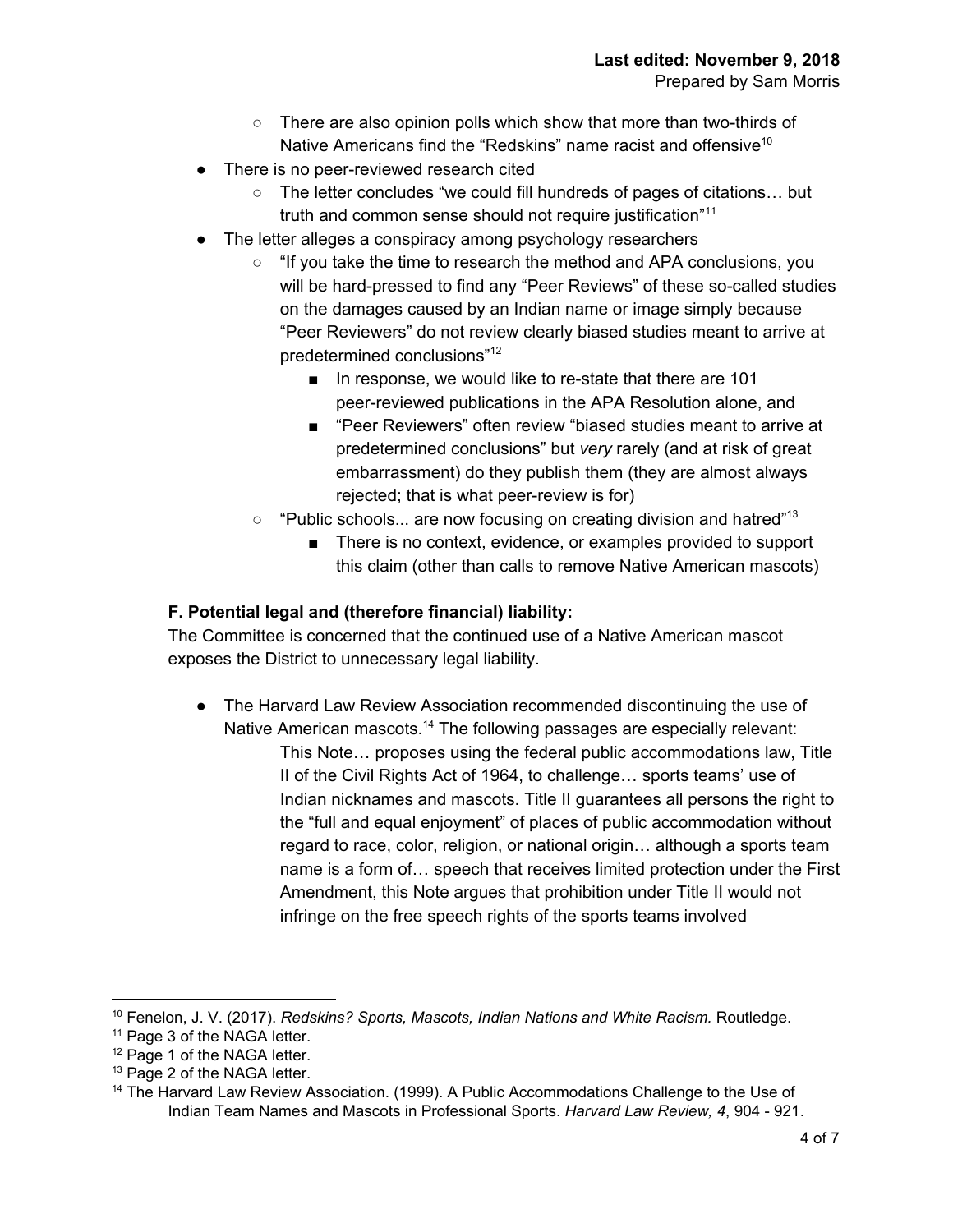The fundamental purpose of remedial civil rights legislation is to alter the majority group's actions and notions of social propriety to conform to a legislatively prescribed code of conduct. With sufficient factual findings of a deterrent effect, Title II should succeed in prohibiting discriminatory Indian team names and mascots

In addition, many state public accommodation statutes include more expansive or explicit definitions of prohibited discriminatory practices, and many also include damages provisions. State public accommodations laws could therefore also be used to challenge team names and mascots, especially because provisions for damages provide a greater incentive to litigate under these statues than under Title II (920 – 921)

- Legal cases on the matter have involved trademark law, Title VI, public accommodations law (Title II of the Civil Rights Act of 1964), free speech law (the First Amendment), and intentional infliction of emotional distress (IIED) challenges and these cases extend to public high schools in the United States
	- The Minority Report of this Committee has emphasized the June 19, 2017 ruling of the Supreme Court of the United States in *Matal v Tam*. This case involved trademark law and the 1st Amendment. The ruling is in favor an Asian American rock band's trademark on the name *The Slants*. The Court ruled (8-0) that the 1st Amendment permits the band to trademark its potentially "disparaging" name. The Case is about a private, for-profit rock band not a public, non-profit school (e.g., Talawanda)<sup>15</sup>
- Eleven states have successfully passed legislation prohibiting Native American mascots (Moushegian, 2006) 16
- We have several District residents who may have legal standing on this matter. There are at least eleven (11) Native American students in the District, according to our own data, some of whom have explicitly asked the District to desist this practice; the Board has known about this since 2012 at the latest<sup>17</sup>
- The existence of this *ad hoc* Committee and the recommendations of the majority opinion would seem to further expose the District to unnecessary legal liability. Should the District end up in litigation this Committee's majority opinion, which is a matter of public record, would likely count in favor of a prospective plaintiff or plaintiffs

<sup>15</sup> [https://www.supremecourt.gov/opinions/16pdf/15-1293\\_1o13.pdf](https://www.supremecourt.gov/opinions/16pdf/15-1293_1o13.pdf)

<sup>&</sup>lt;sup>16</sup> Moushegian, B. R. (2006). Native American Mascots' Last Stand - Legal Difficulties in Eliminating Public University Use of Native American Mascots. *Jeffrey S. Moorad Sports Law Journal , 13* (2), 465 - 492.

<sup>17</sup> Journal News. (2018, June 29). *Native American Group Wants Butler County School's Mascot Changed*. Retrieved October 31, 2018, from www.journal-news.com: [https://www.journal-news.com/news/native-american-group-wants-butler-county-school-mascot-c](https://www.journal-news.com/news/native-american-group-wants-butler-county-school-mascot-changed/lF739qRLXnDWuR4fz2sr1L/) [hanged/lF739qRLXnDWuR4fz2sr1L/](https://www.journal-news.com/news/native-american-group-wants-butler-county-school-mascot-changed/lF739qRLXnDWuR4fz2sr1L/)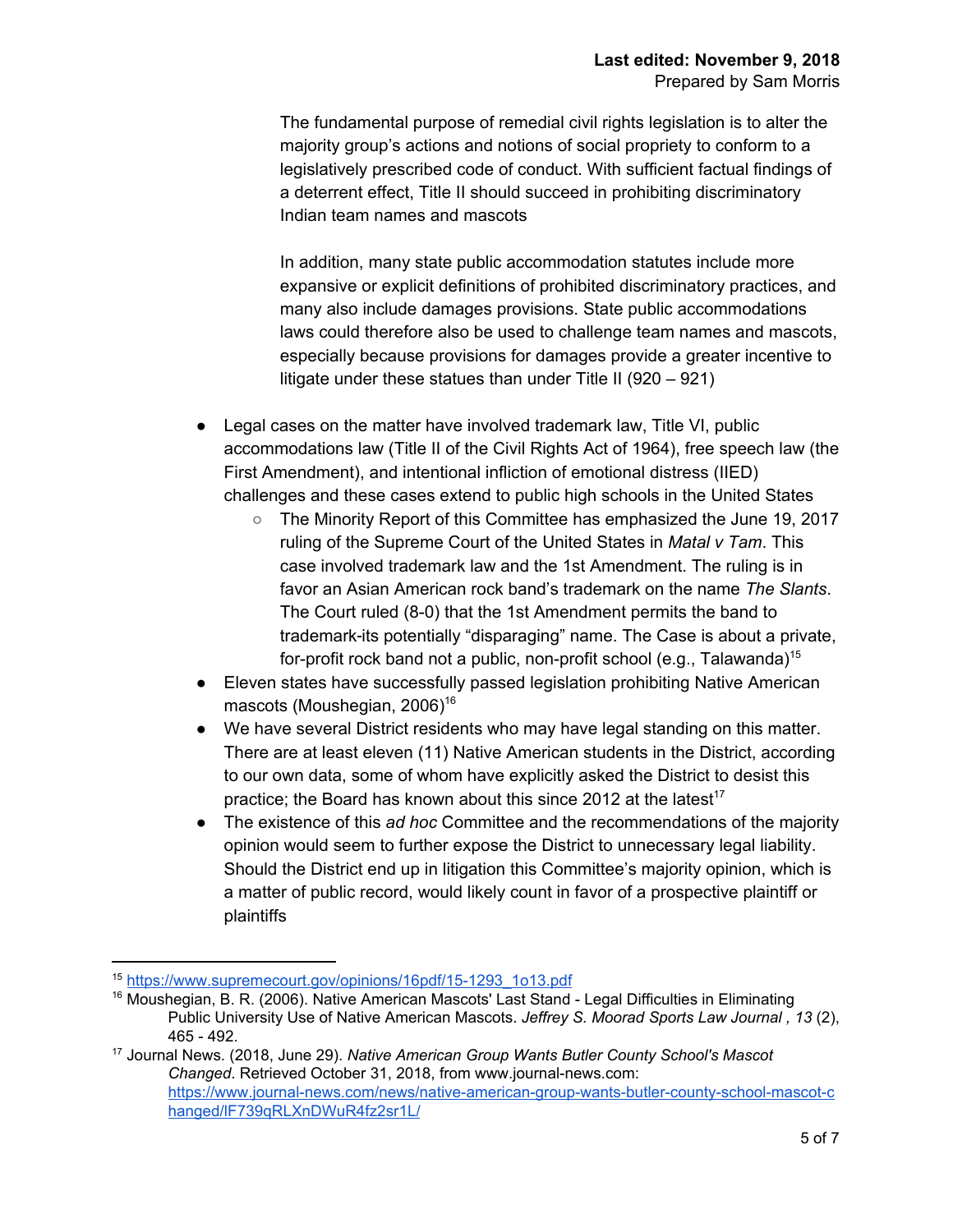- The existence of this *ad hoc* Committee is in part a response to a letter received by Superintendent Spivey and the Board (dated June 8, 2018) from a Staff Attorney (Matthew Campbell) of the Native American Rights Fund (NARF)
- $\circ$  The NARF letter is well-documented and consistent with our Report
- Failure to protect the District from this unnecessary legal liability may be an abdication of the Board's legal, and financial fiduciary responsibility
- Even a successful defense of the District through a potential legislative process would likely be a financial calamity given the costs of going to court. A potential loss would be even worse, by an order of magnitudes. Furthermore, given that there are several individuals in the District who may have legal standing it may be the case that the District is multiply exposed to this unnecessary legal liability and/or potentially exposed to class action, which could exponentially increase the District's legal and therefore financial vulnerability
- No member of this *ad hoc* Committee holds a Juris Doctorate but we have cited publications from relevant law journals that are the basis of our concern. We strongly urge the Board to consult with the District's legal council on this matter and to adopt a conservative approach to managing potential legal and therefore financial liability

#### **G. Benchmarking other schools**

- As of September 5, 2014 there are 1,958 American high schools with Native American mascots. More than 100 of them are "Braves."<sup>18</sup>
- Many American colleges and universities are retiring Native American mascots<sup>19</sup>
- Many American high schools are retiring Native American mascots $^{20}$ 
	- Benchmarking these cases must be done carefully. Because states have banned Native American mascots many schools are doing this under legal mandate and imposed timelines $^{21}$
	- Our District is *currently* under no such pressure. The recommendations of the Committee can be phased out and in (respectively) as our rolling budgets allow

Examples of other districts that are hastily working to meet these legal mandates (e.g., Reedsport, OR) would seem to be a cautionary tale; legal and financial prudence favors modifying our brand on our own volition and (financial) timeline rather than under (potential) legal mandate

<sup>18</sup> Munguia, H. (2014, *The 2,128 Native American Mascots People Aren't Talking About*. Retrieved October 31, 2018, from FiveThirtyEight:

https://fivethirtyeight.com/features/the-2128-native-american-mascots-people-arent-talking-about/ <sup>19</sup> Schwarb, A. W. (2016). *www.ncaa.org*. Retrieved November 7, 2018, from Where Pride Meets

Prejudice: <http://www.ncaa.org/static/champion/where-pride-meets-prejudice/index.php>

<sup>&</sup>lt;sup>20</sup> National Congress of American Indians. (2014).

<sup>21</sup> Moushegian, B. R. (2006).